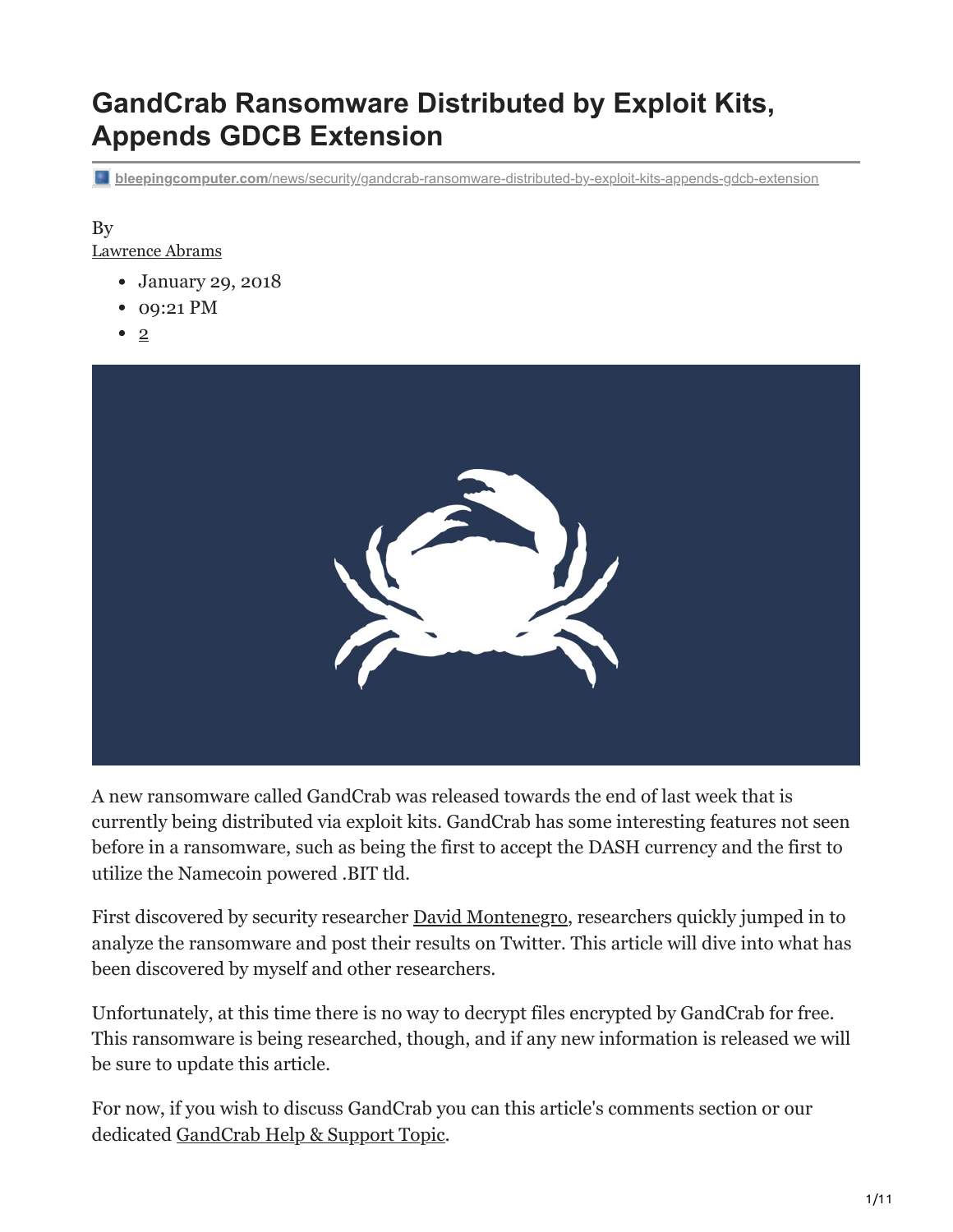## **GandCrab being distributed through the Rig exploit kit**

According to exploit kit researchers nao sec and [Brad Duncan](https://twitter.com/malware_traffic), GandCrab is currently being distributed through a malvertising campaign called Seamless that then pushes the visitors to the RIG exploit kit. The exploit kit will then attempt to utilize vulnerabilities in the visitor's software to install GandCrab without their permission.

Hi [@anyrun\\_app](https://twitter.com/anyrun_app?ref_src=twsrc%5Etfw), you're agile! I found [#GandCrab](https://twitter.com/hashtag/GandCrab?src=hash&ref_src=twsrc%5Etfw), from [#Seamless](https://twitter.com/hashtag/Seamless?src=hash&ref_src=twsrc%5Etfw) campaign (only gate4) $\ddot{\bullet}$ <https://t.co/bt0GgJsfbF> CC:  $(a)$ VK Intel  $(a)$ James inthe box  $(a)$ malware traffic  $-$  nao\_sec ( $@$ nao\_sec) [January 26, 2018](https://twitter.com/nao_sec/status/956819846699696128?ref_src=twsrc%5Etfw)

If the exploit kit is able to install the ransomware, the victim will probably not realize they are infected until it is too late.

## **GandCrab is the first ransomware to use the Dash Currency**

A first for ransomware is GandCrab's use of the DASH currency as a ransom payment. Most file encrypting ransomware families have exclusively used Bitcoin as the ransom payment method. Lately, some ransomware infections have been moving to Monero and even Ethereum.

This is the first time, though, that we have seen any ransomware ask for [DASH](https://en.wikipedia.org/wiki/Dash_(cryptocurrency)) as the payment. This is most likely due to DASH being built around privacy and thus harder for law enforcement to track the owners of the coins.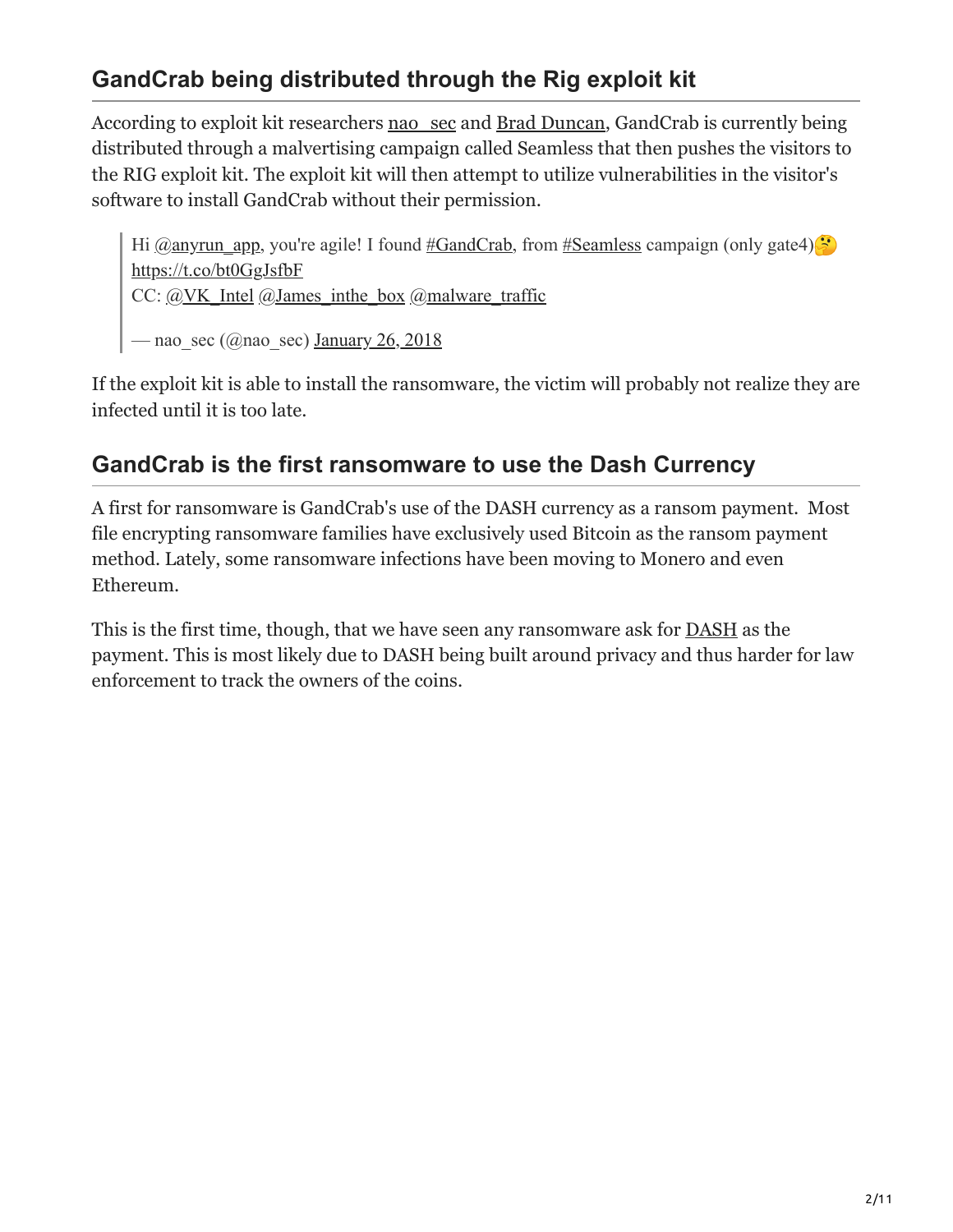

**DASH Current as Payment**

The GandCrab developers are currently asking for 1.54 DASH, which is approximately \$1,170 USD at today's prices.

## **GandCrab utilizes NameCoin's .BIT TLD**

Another interesting feature is GandCrab's use of the NameCoin .BIT top-level domain. .BIT is not a TLD that is recognized by the Internet Corporation for Assigned Names and Numbers (ICANN), but is instead managed by [NameCoin's](https://namecoin.org/) decentralized domain name system.

This means that any software that wishes to resolve a domain name that uses the .BIT tld, must use a DNS server that supports it. GandCrab does this by making dns queries using the a.dnspod.com DNS server, which is accessible on the Internet and can also be used to resolve .bit domains.

GandCrab uses these .bit domains as addresses for its Command & Control servers. Interestingly, the domain servers used by this ransomware contain names that you might recognize.

bleepingcomputer.bit nomoreransom.bit esetnod32.bit emsisoft.bit gandcrab.bit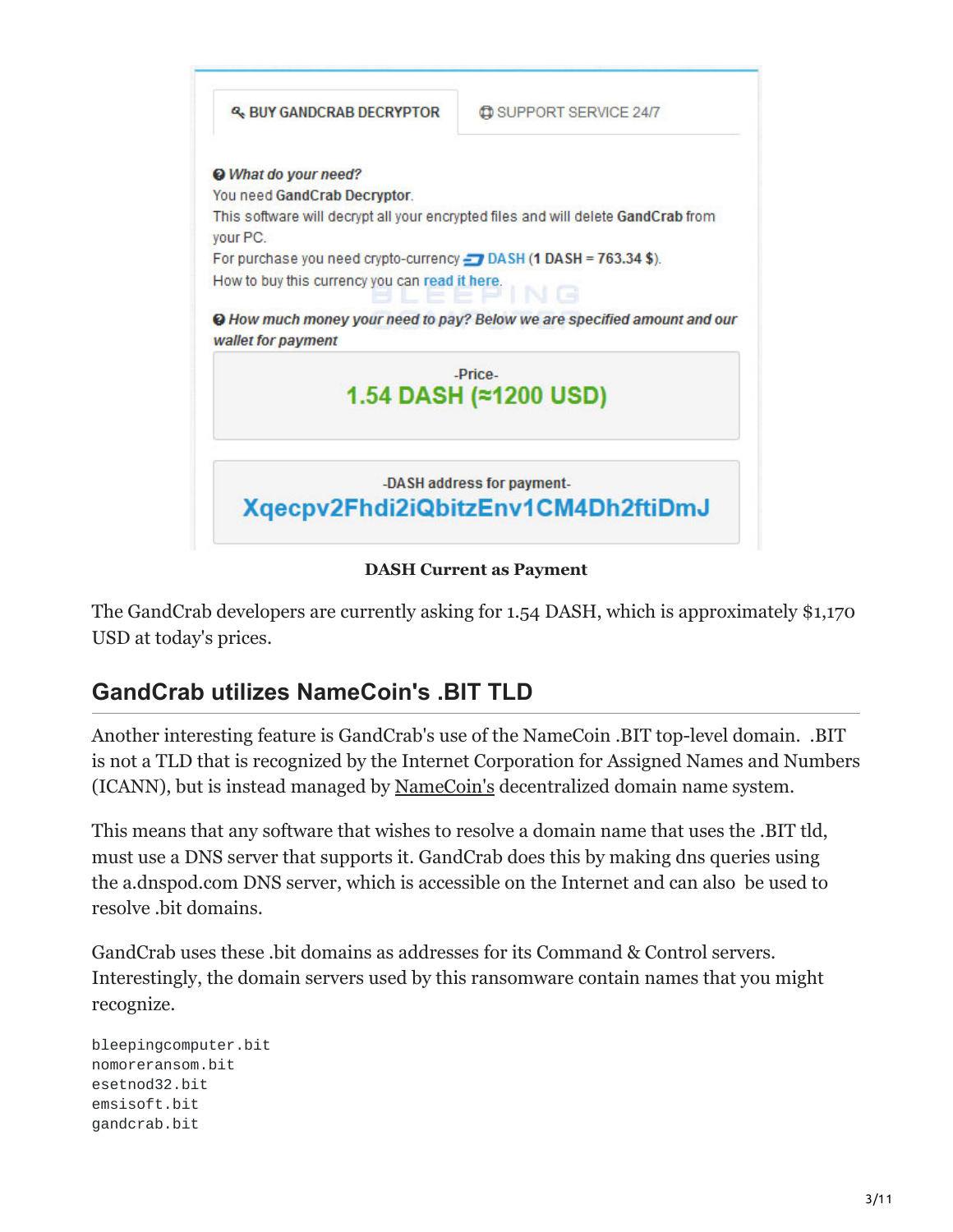After the publication of this story, the NameCoin developers [issued a statement](https://www.namecoin.org/2018/01/30/recent-reports-ransomware-using-namecoin-missing-real-story.html) explaining that even though the GandCrab devs tried to use NameCoin DNS for their command & control servers, they did not set it up correctly. Instead the NameCoin developers stated that dnspod.com was just allowing the use of .bit domains even though it is not a TLD recognized by ICANN.

### **How GandCrab encrypts a computer**

When GandCrab is first launched it. will attempt to connect to the ransomware's Command & Control server. As this server is hosted on one of Namecoin's .bit domains, it has to query a name server that supports this TLD.

It does this by querying for the addresses of the following domains using the command **nslookup [insert domain] a.dnspod.com**. This command queries the a.dnspod.com name server, which support the .bit TLD, for one of the domains below.

```
bleepingcomputer.bit
nomoreransom.bit
esetnod32.bit
emsisoft.bit
gandcrab.bit
```
If the victim's machine is unable to connect to the C2 server, then the ransomware will not encrypt the computer. It will, though, continue running in the background trying to get the IP address for the C2 and connect to it.

Once it is able to resolve the domain, it will connect to the C2 server's IP address. It is not known at this time what data is being sent and retrieved, but the C2 is most likely sending the public key that should be used to encrypt the files.

During this process, the ransomware will also connect to http://ipv4bot.whatismyipaddress.com/ to determine the public IP address of the victim.

Before GandCrab encrypts the victim's files it will first check for certain processes and terminate them. This will close any file handles that are open by these processes so that they can be properly encrypted. According to security researcher [Vitali Kremez,](https://twitter.com/VK_Intel) the list of processes that are terminated are:

msftesql.exe, sqlagent.exe, sqlbrowser.exe, sqlservr.exe, sqlwriter.exe, oracle.exe, ocssd.exe, dbsnmp.exe, synctime.exe, mydesktopqos.exe, agntsvc.exeisqlplussvc.exe, xfssvccon.exe, mydesktopservice.exe, ocautoupds.exe, agntsvc.exeagntsvc.exe, agntsvc.exeencsvc.exe, firefoxconfig.exe, tbirdconfig.exe, ocomm.exe, mysqld.exe, mysqld-nt.exe, mysqld-opt.exe, dbeng50.exe, sqbcoreservice.exe, excel.exe, infopath.exe, msaccess.exe, mspub.exe, onenote.exe, outlook.exe, powerpnt.exe, steam.exe, thebat.exe, thebat64.exe, thunderbird.exe, visio.exe, winword.exe, wordpad.exe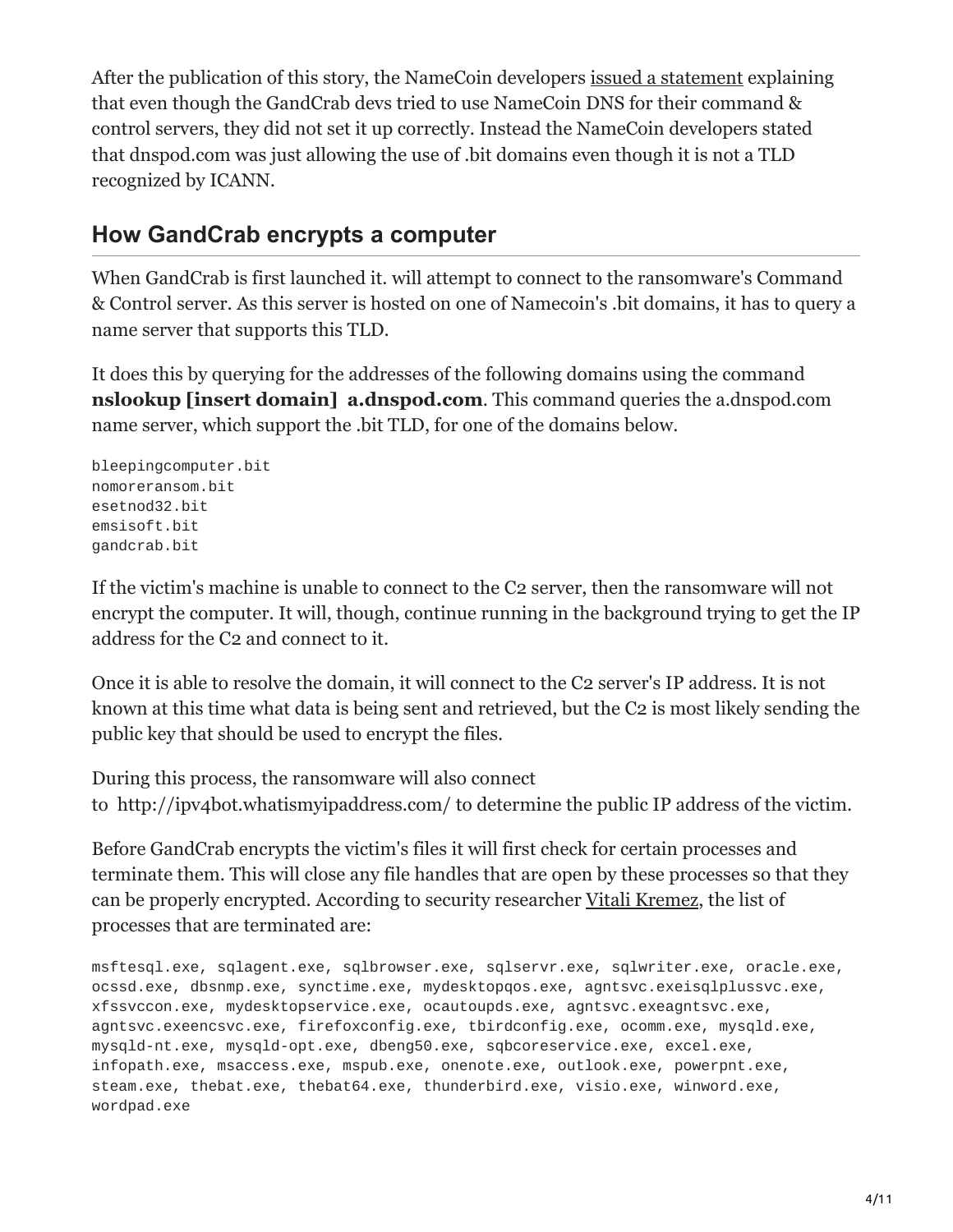GandCrab will now begin to encrypt the victim's files and will target only certain file extensions. According to researcher [Pepper Potts](https://twitter.com/P3pperP0tts), the list of extensions are:

1cd, .3dm, .3ds, .3fr, .3g2, .3gp, .3pr, .7z, .7zip, .aac, .ab4, .abd, .acc, .accdb, .accde, .accdr, .accdt, .ach, .acr, .act, .adb, .adp, .ads, .agdl, .ai, .aiff, .ait, .al, .aoi, .apj, .apk, .arw, .ascx, .asf, .asm, .asp, .aspx, .asset, .asx, .atb, .avi, .awg, .back, .backup, .backupdb, .bak, .bank, .bay, .bdb, .bgt, .bik, .bin, .bkp, .blend, .bmp, .bpw, .bsa, .c, .cash, .cdb, .cdf, .cdr, .cdr3, .cdr4, .cdr5, .cdr6, .cdrw, .cdx, .ce1, .ce2, .cer, .cfg, .cfn, .cgm, .cib, .class, .cls, .cmt, .config, .contact, .cpi, .cpp, .cr2, .craw, .crt, .crw, .cry, .cs, .csh, .csl, .css, .csv, .d3dbsp, .dac, .das, .dat, .db, .db\_journal, .db3, .dbf, .dbx, .dc2, .dcr, .dcs, .ddd, .ddoc, .ddrw, .dds, .def, .der, .des, .design, .dgc, .dgn, .dit, .djvu, .dng, .doc, .docm, .docx, .dot, .dotm, .dotx, .drf, .drw, .dtd, .dwg, .dxb, .dxf, .dxg, .edb, .eml, .eps, .erbsql, .erf, .exf, .fdb, .ffd, .fff, .fh, .fhd, .fla, .flac, .flb, .flf, .flv, .flvv, .forge, .fpx, .fxg, .gbr, .gho, .gif, .gray, .grey, .groups, .gry, .h, .hbk, .hdd, .hpp, .html, .ibank, .ibd, .ibz, .idx, .iif, .iiq, .incpas, .indd, .info, .info\_, .ini, .iwi, .jar, .java, .jnt, .jpe, .jpeg, .jpg, .js, .json, .k2p, .kc2, .kdbx, .kdc, .key, .kpdx, .kwm, .laccdb, .lbf, .lck, .ldf, .lit, .litemod, .litesql, .lock, .log, .ltx, .lua, .m, .m2ts, .m3u, .m4a, .m4p, .m4v, .ma, .mab, .mapimail, .max, .mbx, .md, .mdb, .mdc, .mdf, .mef, .mfw, .mid, .mkv, .mlb, .mmw, .mny, .money, .moneywell, .mos, .mov, .mp3, .mp4, .mpeg, .mpg, .mrw, .msf, .msg, .myd, .nd, .ndd, .ndf, .nef, .nk2, .nop, .nrw, .ns2, .ns3, .ns4, .nsd, .nsf, .nsg, .nsh, .nvram, .nwb, .nx2, .nxl, .nyf, .oab, .obj, .odb, .odc, .odf, .odg, .odm, .odp, .ods, .odt, .ogg, .oil, .omg, .one, .orf, .ost, .otg, .oth, .otp, .ots, .ott, .p12, .p7b, .p7c, .pab, .pages, .pas, .pat, .pbf, .pcd, .pct, .pdb, .pdd, .pdf, .pef, .pem, .pfx, .php, .pif, .pl, .plc, .plus\_muhd, .pm!, .pm, .pmi, .pmj, .pml, .pmm, .pmo, .pmr, .pnc, .pnd, .png, .pnx, .pot, .potm, .potx, .ppam, .pps, .ppsm, .ppsx,.ppt, .pptm, .pptx, .prf, .private, .ps, .psafe3, .psd, .pspimage, .pst, .ptx, .pub, .pwm, .py, .qba, .qbb, .qbm, .qbr, .qbw, .qbx, .qby, .qcow, .qcow2, .qed, .qtb, .r3d, .raf, .rar, .rat, .raw, .rdb, .re4, .rm, .rtf, .rvt, .rw2, .rwl, .rwz, .s3db, .safe, .sas7bdat, .sav, .save, .say, .sd0, .sda, .sdb, .sdf, .sh, .sldm, .sldx, .slm, .sql, .sqlite, .sqlite3, .sqlitedb, .sqlite-shm, .sqlite-wal, .sr2, .srb, .srf, .srs, .srt, .srw, .st4, .st5, .st6, .st7, .st8, .stc, .std, .sti, .stl, .stm, .stw, .stx, .svg, .swf, .sxc, .sxd, .sxg, .sxi, .sxm, .sxw, .tax, .tbb, .tbk, .tbn, .tex, .tga, .thm, .tif, .tiff, .tlg, .tlx, .txt, .upk, .usr, .vbox, .vdi, .vhd, .vhdx, .vmdk, .vmsd, .vmx, .vmxf, .vob, .vpd, .vsd, .wab, .wad, .wallet, .war, .wav, .wb2, .wma, .wmf, .wmv, .wpd, .wps, .x11, .x3f, .xis, .xla, .xlam, .xlk, .xlm, .xlr, .xls, .xlsb, .xlsm, .xlsx, .xlt, .xltm, .xltx, .xlw, .xml, .xps, .xxx, .ycbcra, .yuv, .zip

While encrypting files, Kremez's analysis showed that GandCrab will skip any files whose full pathname contain the following strings:

\ProgramData\, \Program Files\, \Tor Browser\, Ransomware, \All Users\, \Local Settings\, desktop.ini, autorun.inf, ntuser.dat, iconcache.db, bootsect.bak, boot.ini, ntuser.dat.log, thumbs.db, GDCB-DECRYPT.txt, .sql

When encrypting files, the ransomware will append the **.GDCB** extension to the encrypted file's name. For example, test.jpg would be encrypted and renamed to test.jpg.GDCB.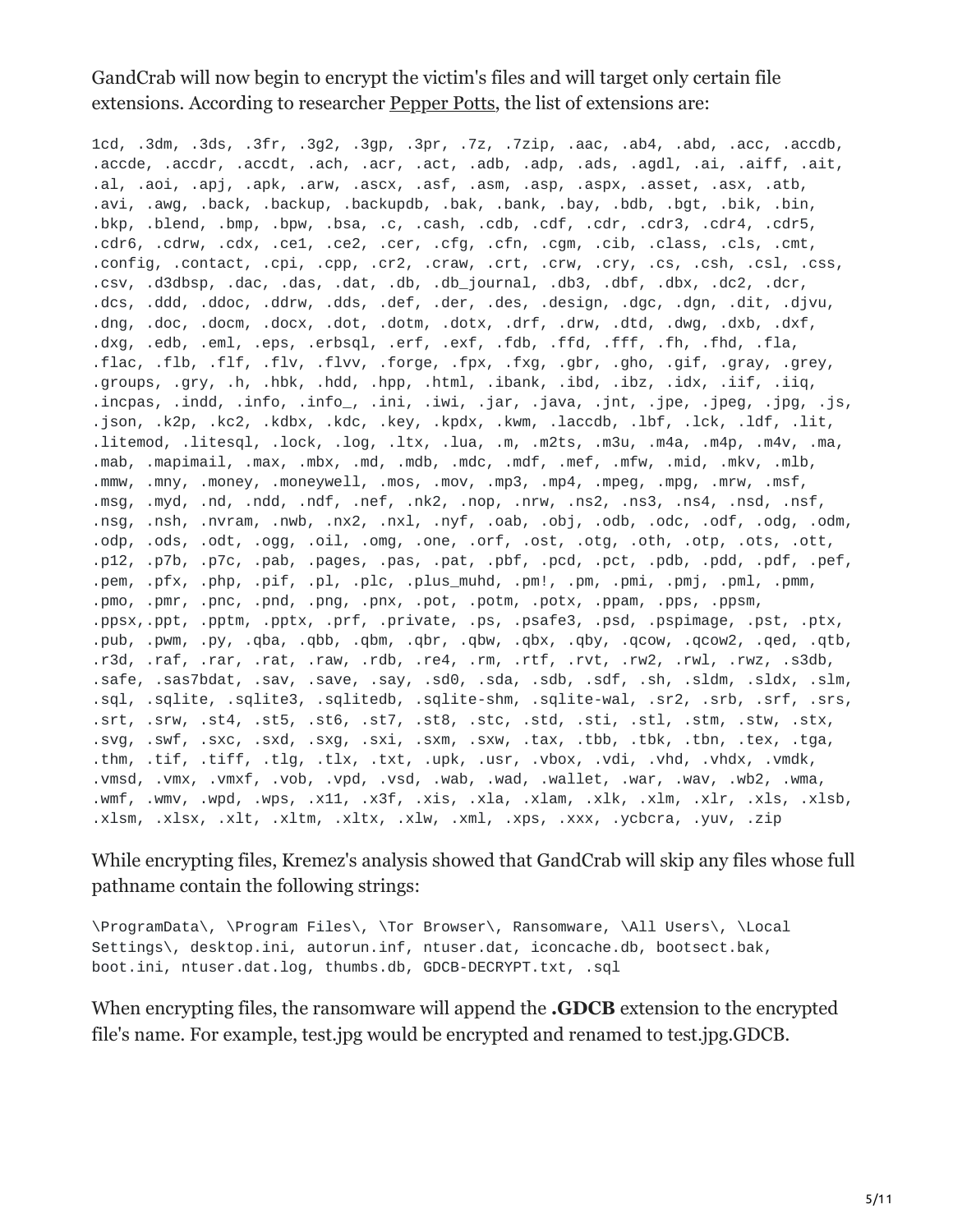|                                                       |                                 |            |                      |              |             | $\begin{array}{c c c c c} \hline \multicolumn{3}{c }{\mathbf{C}} & \multicolumn{3}{c }{\mathbf{C}} & \multicolumn{3}{c }{\mathbf{X}} \end{array}$ |                          |
|-------------------------------------------------------|---------------------------------|------------|----------------------|--------------|-------------|---------------------------------------------------------------------------------------------------------------------------------------------------|--------------------------|
| $\rightarrow$ test                                    |                                 |            |                      | $^{4+}$<br>٠ | Search test |                                                                                                                                                   | ٩                        |
| Include in library $\blacktriangledown$<br>Organize v | Share with $\blacktriangledown$ | Slide show | New folder           |              |             | $\blacksquare$<br>FI<br>$\overline{\phantom{a}}$                                                                                                  | $\circledcirc$           |
| <b>DET</b> Favorites                                  |                                 |            |                      |              |             |                                                                                                                                                   | ▲<br>$\equiv$            |
| $\triangleright$ $\blacksquare$ Libraries             |                                 |            |                      |              |             |                                                                                                                                                   |                          |
| <b>B</b> Homegroup                                    | 1.doc.GDCB                      | 1.jpg.GDCB | 1.png.GDCB           | 2.doc.GDCB   | 2.jpg.GDCB  | 2.png.GDCB                                                                                                                                        |                          |
| De Computer                                           |                                 |            | ⊨<br><b>COMPUTER</b> | G            |             |                                                                                                                                                   |                          |
| <b>Cu Network</b>                                     |                                 |            |                      |              |             |                                                                                                                                                   |                          |
|                                                       | 3.doc.GDCB                      | 3.jpg.GDCB | 3.png.GDCB           | 4.doc.GDCB   | 4.jpg.GDCB  | 4.png.GDCB                                                                                                                                        |                          |
|                                                       |                                 |            |                      |              |             |                                                                                                                                                   |                          |
|                                                       | 5.doc.GDCB                      | 5.jpg.GDCB | 5.png.GDCB           | 6.doc.GDCB   | 6.jpg.GDCB  | 6.png.GDCB                                                                                                                                        | $\overline{\phantom{a}}$ |
| 151 items                                             |                                 |            |                      |              |             |                                                                                                                                                   |                          |

#### **Encrypted GDCB Files**

At some point, the ransomware will relaunch itself using the command

"**C:\Windows\system32\wbem\wmic.exe" process call create "cmd /c start %Temp%\[launched\_file\_name].exe**". If a user does not respond Yes to the below prompt, it will continuously display the UAC prompt.

| <b>User Account Control</b> | Do you want to allow the following program to make                                                                                                                                                                                                                                                       |
|-----------------------------|----------------------------------------------------------------------------------------------------------------------------------------------------------------------------------------------------------------------------------------------------------------------------------------------------------|
|                             | changes to this computer?<br>Program name: WMI Commandline Utility<br>Verified publisher: Microsoft Windows<br>Program location: "C:\Windows\SysWOW64\wbem\wmic.exe"<br>process call create "cmd /c start<br>C:\Users\User\AppData\Roaming\Micros<br>Show information about this publisher's certificate |
| <b>Hide details</b>         | Yes<br>No<br>Change when these notifications appear                                                                                                                                                                                                                                                      |

**UAC Prompt**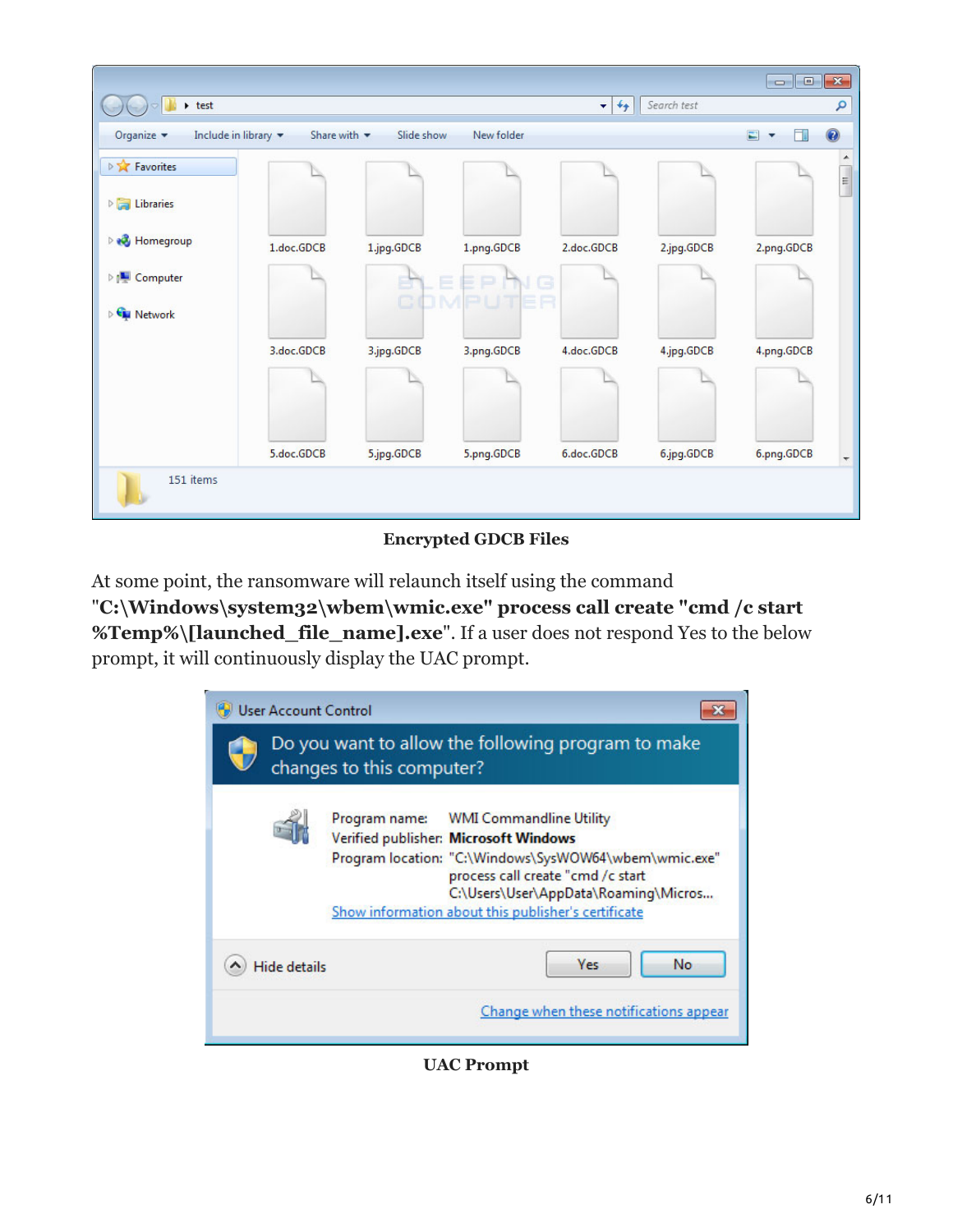When the ransomware has finished encrypting the computer, victim's will find ransom notes located through the computer. This ransom note is named **GDCB-DECRYPT.txt** and contains information on what happened to the victim's files and a list of TOR gateways that can be used to access the payment site.



**GandCrab GDCB-DECRYPT.txt Ransom Note**

When a user goes to the listed site, they will be presented with a site called

GandCrab Decryptor. This site provides information such as the ransom amount, the DASH address to send payment to, a support chat, and a free decryption of one file.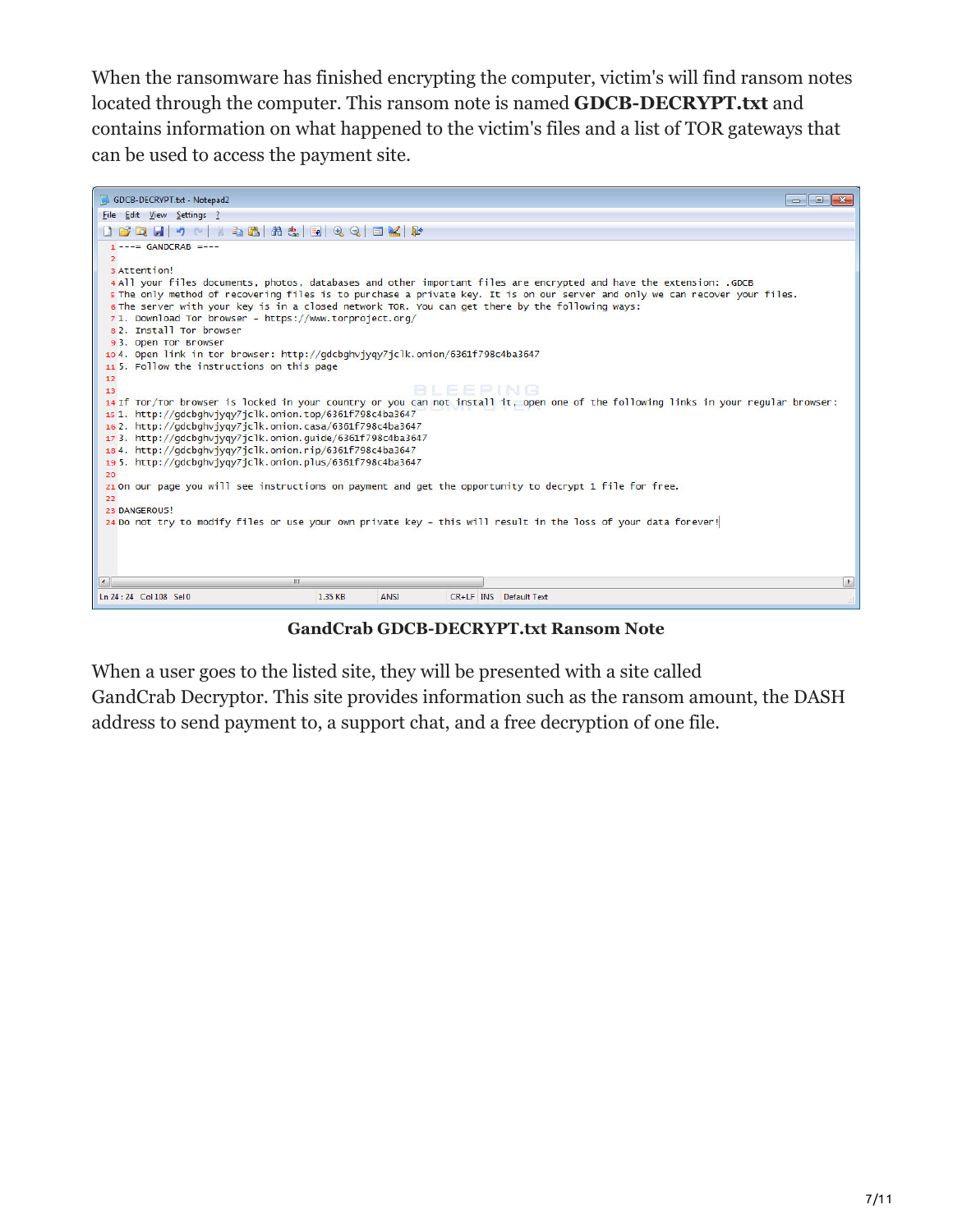|                                                                                                                                                                                                                                                | gdcbghvjyqy7jclk.onion/6361f798c4ba3647                                                                                                                                |                                                                                                                                                                                                                                                              | $\mathbb{C}^4$ | Q Search                                                                      |                |  |  |
|------------------------------------------------------------------------------------------------------------------------------------------------------------------------------------------------------------------------------------------------|------------------------------------------------------------------------------------------------------------------------------------------------------------------------|--------------------------------------------------------------------------------------------------------------------------------------------------------------------------------------------------------------------------------------------------------------|----------------|-------------------------------------------------------------------------------|----------------|--|--|
|                                                                                                                                                                                                                                                |                                                                                                                                                                        | - GandCrab -                                                                                                                                                                                                                                                 |                |                                                                               |                |  |  |
|                                                                                                                                                                                                                                                |                                                                                                                                                                        |                                                                                                                                                                                                                                                              |                |                                                                               |                |  |  |
| <b>Welcome!</b><br>WE ARE REGRET, BUT ALL YOUR FILES WAS ENCRYPTED!                                                                                                                                                                            |                                                                                                                                                                        | <b>4. BUY GANDCRAB DECRYPTOR</b><br><b>CO</b> SUPPORT SERVICE 24/7<br>What do your need?                                                                                                                                                                     |                |                                                                               |                |  |  |
| <b>AS FAR AS WE KNOW:</b>                                                                                                                                                                                                                      |                                                                                                                                                                        |                                                                                                                                                                                                                                                              |                |                                                                               |                |  |  |
| Luxembourg - 94.242.239.162<br><b>Country</b>                                                                                                                                                                                                  |                                                                                                                                                                        | You need GandCrab Decryptor.                                                                                                                                                                                                                                 |                |                                                                               |                |  |  |
| <b>OS</b>                                                                                                                                                                                                                                      | Windows 7 Professional (x86 bit)                                                                                                                                       | This software will decrypt all your encrypted files and will delete GandCrab from your<br>PC.                                                                                                                                                                |                |                                                                               |                |  |  |
| <b>PC User</b>                                                                                                                                                                                                                                 | admin                                                                                                                                                                  | For purchase you need crypto-currency DASH (1 DASH = 769.446 \$).                                                                                                                                                                                            |                |                                                                               |                |  |  |
| <b>PC Name</b>                                                                                                                                                                                                                                 | admin                                                                                                                                                                  | How to buy this currency you can read it here.                                                                                                                                                                                                               |                |                                                                               |                |  |  |
| <b>PC Group</b>                                                                                                                                                                                                                                | <b>WORKGROUP</b>                                                                                                                                                       | <sup>O</sup> How much money your need to pay? Below we are specified amount and our<br>wallet for payment                                                                                                                                                    |                |                                                                               |                |  |  |
| PC Lang.                                                                                                                                                                                                                                       | en-US                                                                                                                                                                  |                                                                                                                                                                                                                                                              |                | -Price-                                                                       |                |  |  |
| <b>HDD</b>                                                                                                                                                                                                                                     | $\overline{c}$                                                                                                                                                         | PUTER                                                                                                                                                                                                                                                        |                | 1.54 DASH (≈1200 USD)                                                         |                |  |  |
| Date of encrypt                                                                                                                                                                                                                                | 2018-01-29 18:18:42                                                                                                                                                    |                                                                                                                                                                                                                                                              |                |                                                                               |                |  |  |
| <b>Amount of your files</b>                                                                                                                                                                                                                    |                                                                                                                                                                        |                                                                                                                                                                                                                                                              |                | -DASH address for payment-                                                    |                |  |  |
| <b>Volume of your files</b>                                                                                                                                                                                                                    |                                                                                                                                                                        |                                                                                                                                                                                                                                                              |                | Xqecpv2Fhdi2iQbitzEnv1CM4Dh2ftiDmJ                                            |                |  |  |
| <sup>O</sup> But don't worry, you can return all your files! We can help you!<br>Below you can choose one of your encrypted file from your PC and decrypt him, it is<br>test decryptor for you.<br>But we can decrypt only in 1 file for free. |                                                                                                                                                                        | -To make a payment, you have this time-                                                                                                                                                                                                                      |                |                                                                               |                |  |  |
| <b>ATTENTION!</b>                                                                                                                                                                                                                              |                                                                                                                                                                        | 03                                                                                                                                                                                                                                                           |                | በ1                                                                            | Ω4             |  |  |
|                                                                                                                                                                                                                                                | If you have any problems to decrypt test file, please try later, sorry but we have very big<br>request for test files, also use free support service, we can help you. | <b>DAYS</b>                                                                                                                                                                                                                                                  | <b>HOURS</b>   | <b>MINUTES</b>                                                                | <b>SECONDS</b> |  |  |
| в<br>Browse.                                                                                                                                                                                                                                   | L Upload file<br>No file selected.<br>Max. file size: 2 Mb. Allowed files: txt, jpg/jpeg, jpeg, bmp, png, gif.                                                         |                                                                                                                                                                                                                                                              |                | -After this time the amount will double and will be-<br>3.08 DASH (≈2400 USD) |                |  |  |
| <b>ATTENTION!</b><br>Don't try use third-party decryptor tools!<br>Because this will destroy your files!                                                                                                                                       |                                                                                                                                                                        | This process is fully automated, all payments is instant.<br>After your payment, please refresh this page and you can download here GandCrab<br>Decryptor!<br>If you have any questions, please, don't hesitate, and write in our @ Support service<br>24/7. |                |                                                                               |                |  |  |

**GandCrab Decryptor**

As already stated, unfortunately there is no way to decrypt the files for free at this time. If you need help or would like to discuss this ransomware, you can do so in our dedicated [GandCrab Help & Support Topic.](https://www.bleepingcomputer.com/forums/t/669484/gandcrab-ransomware-help-support-topic-gdcb-gdcb-decrypttxt/)

## **How to protect yourself from the GandCrab Ransomware**

In order to protect yourself from ransomware, it is important that you use good computing habits and security software. First and foremost, you should always have a reliable and tested backup of your data that can be restored in the case of an emergency, such as a ransomware attack. With a good backup, ransomware has no effect on you.

You should also have security software that incorporates behavioral detections to combat ransomware and not just signature detections or heuristics. For example, Emsisoft Anti-[Malware and Malwarebytes Anti-Malware both contain behavioral detection that can pre](https://www.bleepingcomputer.com/download/emsisoft-anti-malware/)vent many, if not most, ransomware infections from encrypting a computer.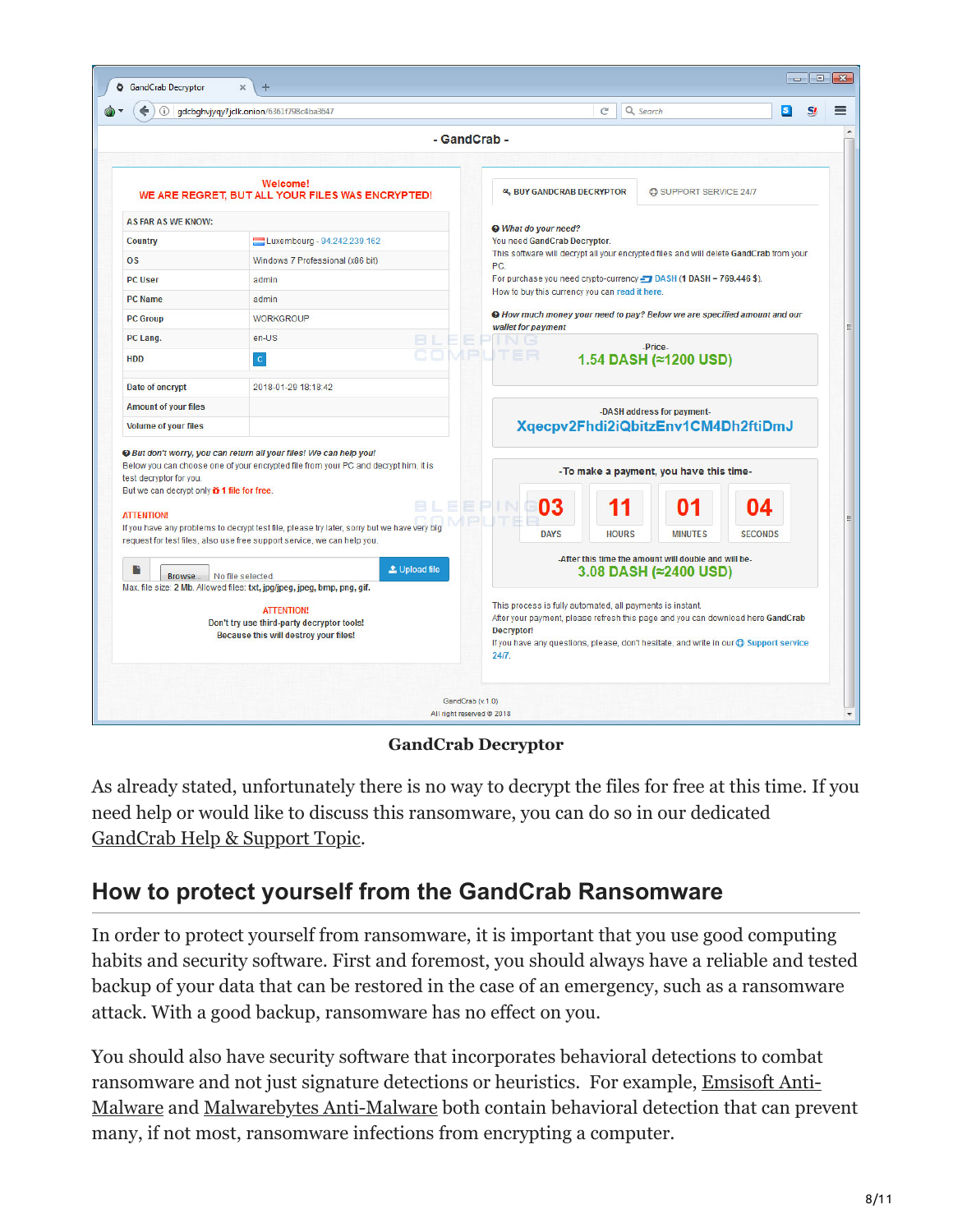Last, but not least, make sure you practice the following security habits, which in many cases are the most important steps of all:

- Backup, Backup, Backup!
- Do not open attachments if you do not know who sent them.
- Do not open attachments until you confirm that the person actually sent you them,
- Scan attachments with tools like [VirusTotal.](https://www.virustotal.com/#/home/upload)
- Make sure all Windows updates are installed as soon as they come out! Also make sure you update all programs, especially Java, Flash, and Adobe Reader. Older programs contain security vulnerabilities that are commonly exploited by malware distributors and exploit kits. Therefore it is important to keep them updated.
- Make sure you use have some sort of security software installed that uses behavioral detections or white list technology. White listing can be a pain to train, but if your willing to stock with it, could have the biggest payoffs.
- Use hard passwords and never reuse the same password at multiple sites.

[For a complete guide on ransomware protection, you visit our How to Protect and Harden a](https://www.bleepingcomputer.com/news/security/how-to-protect-and-harden-a-computer-against-ransomware/) Computer against Ransomware article.

**Update 2/8/18 10:46 AM:** Updated articles to include information from the NameCoin developers regarding how the GandCrab devs did not properly configure the C2 domains using NameCoin.

### **Related Articles:**

[New 'Cheers' Linux ransomware targets VMware ESXi servers](https://www.bleepingcomputer.com/news/security/new-cheers-linux-ransomware-targets-vmware-esxi-servers/)

[SpiceJet airline passengers stranded after ransomware attack](https://www.bleepingcomputer.com/news/security/spicejet-airline-passengers-stranded-after-ransomware-attack/)

[US Senate: Govt's ransomware fight hindered by limited reporting](https://www.bleepingcomputer.com/news/security/us-senate-govt-s-ransomware-fight-hindered-by-limited-reporting/)

[New RansomHouse group sets up extortion market, adds first victims](https://www.bleepingcomputer.com/news/security/new-ransomhouse-group-sets-up-extortion-market-adds-first-victims/)

[Ransomware attack exposes data of 500,000 Chicago students](https://www.bleepingcomputer.com/news/security/ransomware-attack-exposes-data-of-500-000-chicago-students/)

## **IOCs**

## **GandCrab Hashes:**

aedf80c426fb649bb258e430a3830d85 6866d8d8bf8565d94e0e1479978cf1e5 379e149517f4119f2edb9676ec456ed4

## **GandCrab Network Communication:**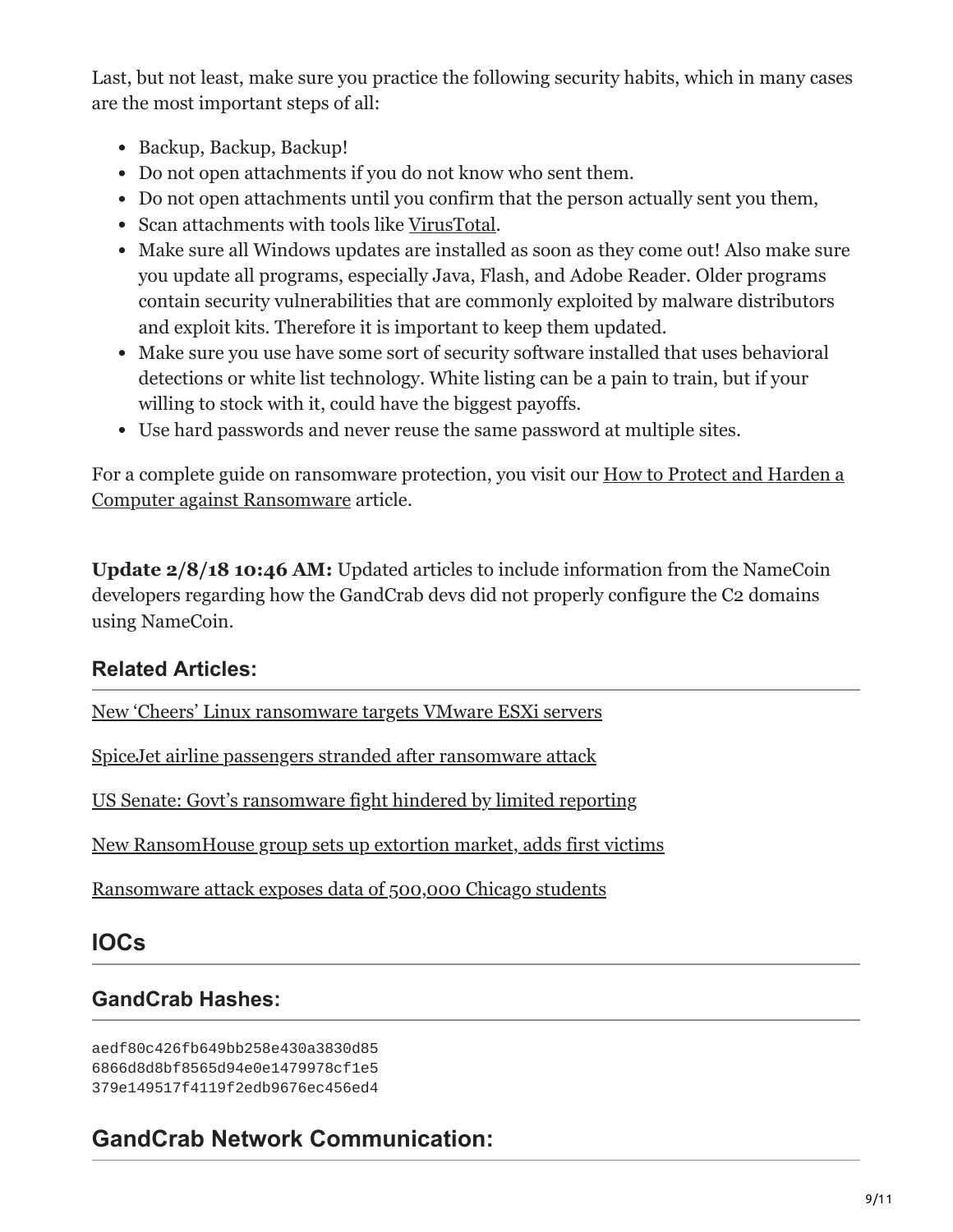```
92.53.66.11/curl.php?token=
ipv4bot.whatismyipaddress.com
http://gdcbghvjyqy7jclk.onion
http://gdcbghvjyqy7jclk.onion.top/
http://gdcbghvjyqy7jclk.onion.casa/
http://gdcbghvjyqy7jclk.onion.guide/
http://gdcbghvjyqy7jclk.onion.rip/
http://gdcbghvjyqy7jclk.onion.plus/
```
### **GandCrab Files:**

GDCB-DECRYPT.txt

#### **GandCrab Ransom Note:**

 $---$  GANDCRAB  $---$ 

Attention!

All your files documents, photos, databases and other important files are encrypted and have the extension: .GDCB The only method of recovering files is to purchase a private key. It is on our server and only we can recover your files. The server with your key is in a closed network TOR. You can get there by the following ways: 1. Download Tor browser - https://www.torproject.org/ 2. Install Tor browser 3. Open Tor Browser 4. Open link in tor browser: http://gdcbghvjyqy7jclk.onion/[id] 5. Follow the instructions on this page

If Tor/Tor browser is locked in your country or you can not install it, open one of the following links in your regular browser:

- 1. http://gdcbghvjyqy7jclk.onion.top/[id]
- 2. http://gdcbghvjyqy7jclk.onion.casa/[id]
- 3. http://gdcbghvjyqy7jclk.onion.guide/[id]
- 4. http://gdcbghvjyqy7jclk.onion.rip/[id]
- 5. http://gdcbghvjyqy7jclk.onion.plus/[id]

On our page you will see instructions on payment and get the opportunity to decrypt 1 file for free.

DANGEROUS!

Do not try to modify files or use your own private key - this will result in the loss of your data forever!

#### [Lawrence Abrams](https://www.bleepingcomputer.com/author/lawrence-abrams/)

Lawrence Abrams is the owner and Editor in Chief of BleepingComputer.com. Lawrence's area of expertise includes Windows, malware removal, and computer forensics. Lawrence Abrams is a co-author of the Winternals Defragmentation, Recovery, and Administration Field Guide and the technical editor for Rootkits for Dummies.